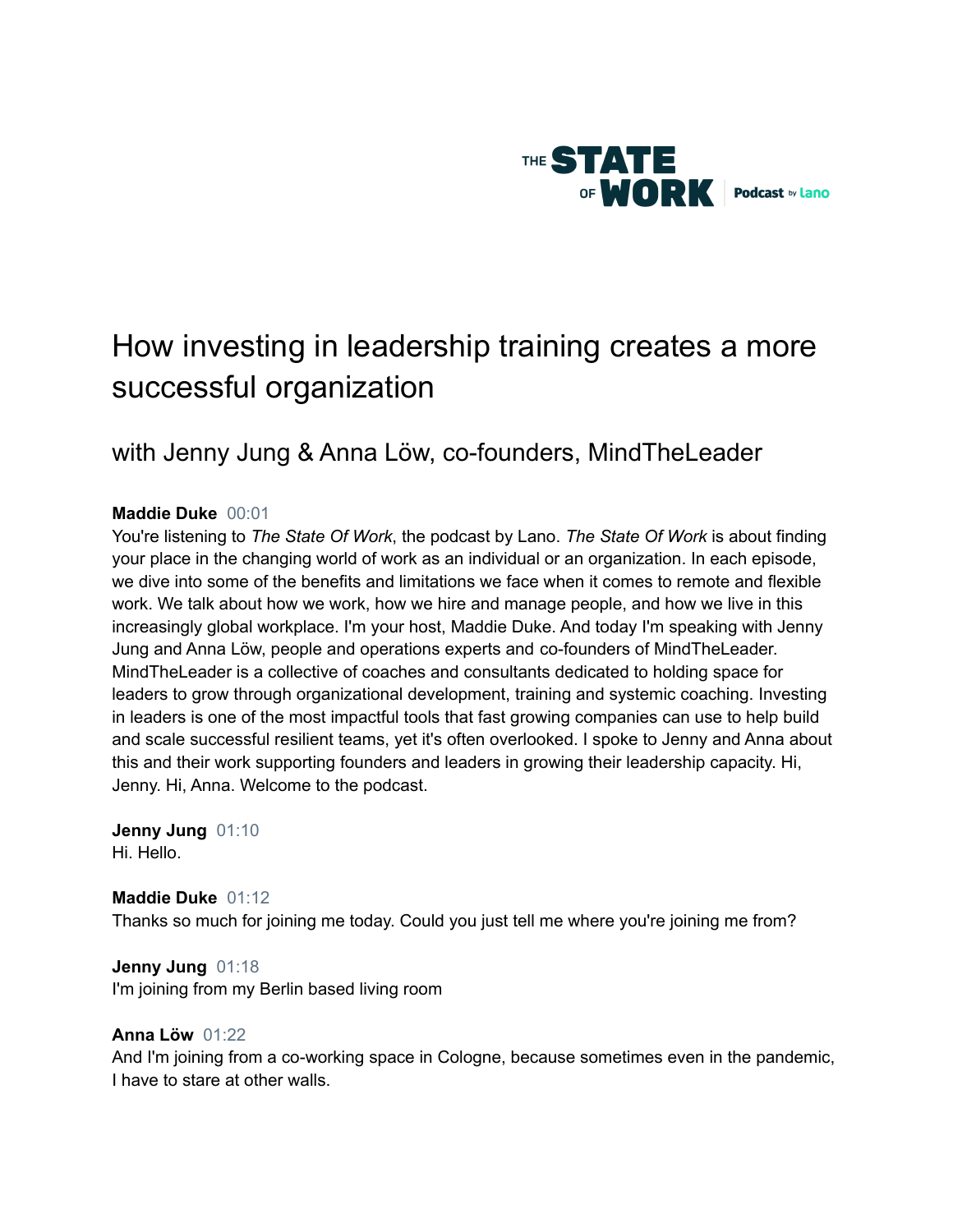# **Maddie Duke** 01:33

Yes, it's so good to get into a different space sometimes. So the two of you founded MindTheLeader in 2018. Can you tell me in your own words, what MindTheLeader is? And what led you to joining together on this project?

# **Jenny Jung** 01:50

Yeah, sure. So I think the genesis of MindTheLeader was a little bit tied to me leaving my full time position at the time, which was VP People & Organization role in a fast growing tech startup here in Berlin. And I had decided to take some time to go on a little learning journey to qualify further as a systemic coach. And then I had had my own experience with peer coaching previously, and I felt that this format made a lot of sense. So group coaching in a group setting with people who share the same role in different organizations made a lot of sense for people in the people operations and HR space, because they typically have no true peers inside their organizations, but they have a lot of need to exchange and to have a place to turn to. So I think the phrase we had in mind originally was when everybody turns to HR, where does HR turn to. And that was a notion that I, I shared with Anna, who I had met a few years earlier, through a role that I held in an investment vehicle where Anna was leading the people function in Giant Swarm already in that investment vehicle was invested in her company. And so that's how we met. And I knew that we shared this notion, and then we thought, hey, this is really something that we want to do together as sort of a prestigious hobby, to focus on peer coaching formats, for example, for HR professionals. And that's also the first thing that we did together. That was a long answer for sure.

# **Maddie Duke** 03:52

All good. Anna, do you have anything you'd like to add to that?

# **Anna Löw** 03:57

It was interesting for us, like who takes care of HR. And then obviously, you can also think of that coaching is actually a format, which does have the ability to scale but it's kind of complicated. And we love thinking around how to create a format, how to create a program and a structure that does not only need to apply to the HR space, but you could also do it like in-house for a certain hierarchy level in a company. Also, for other factions when you have a mixed group. And having people in the same boat was something you could think about how does coaching scale and this was also an interesting experiment, how to facilitate that and how to create structures that work out. And we had an additional layer because I'm like now for seven years in a fully remote company, and we also thought about how can we bring people together who are not in the same place? How can we make coaching a bit more remote? Like we all know now after one and a half years of Corona that this is possible, but sounds strange, but three years ago, it was something different.

# **Maddie Duke** 05:15

Yeah. Jenny, you mentioned systemic coaching, I'd like to early on in the discussion just kind of clarify like, what is systemic coaching? And how does it differ from other types of coaching?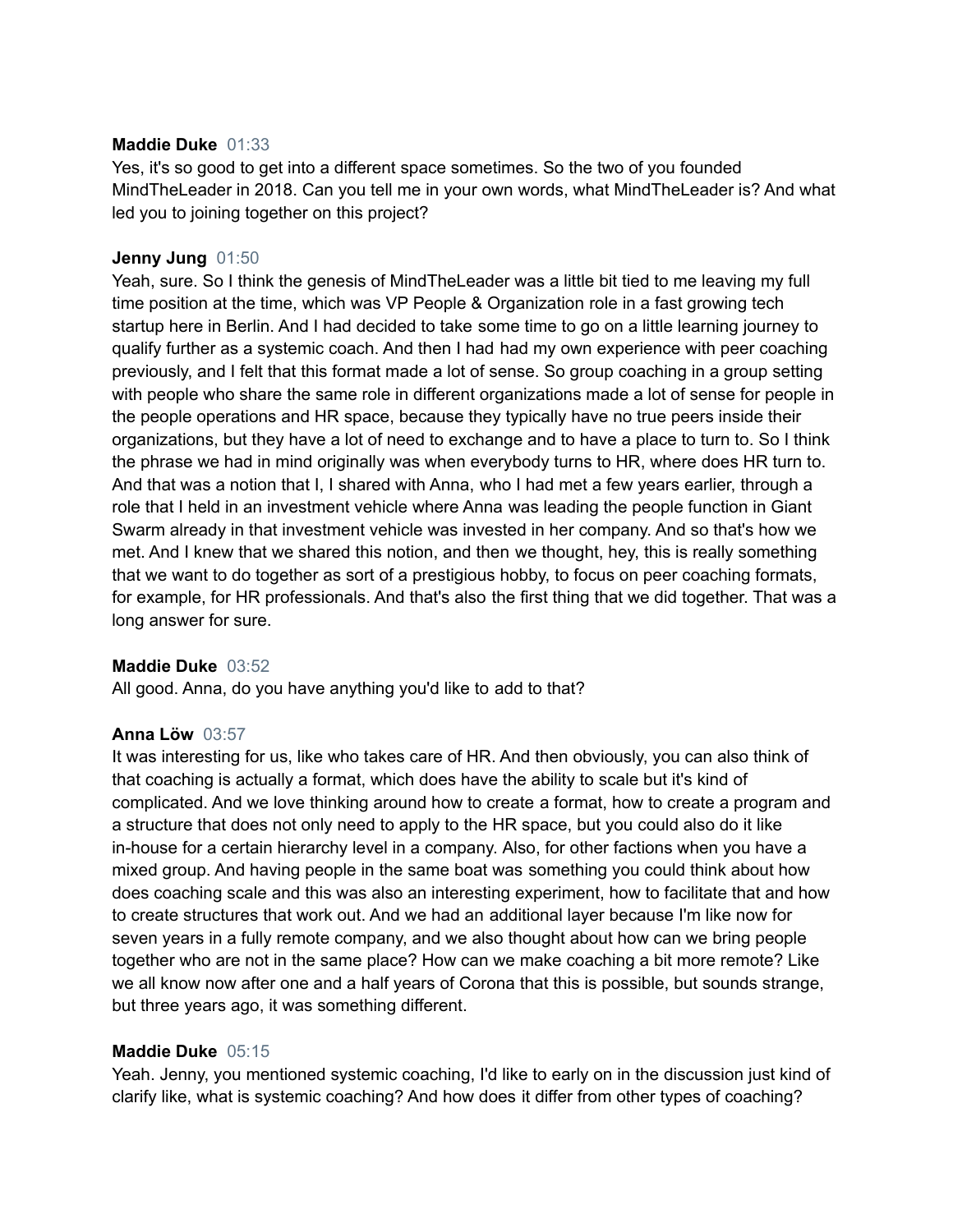## **Jenny Jung** 05:29

Well, systemic coaching is rooted in systems theory. I think it stems from the 70s, based on the writings of Niklas Luhman. The way that systemic coaching is interpreted today or also in the institute that I'm part of is that it borrows a lot from that theory, but also includes a particular type of worldview or of a very humanistic approach to coaching. So first of all, it's really based in constructivism. So we assume that each client that we see has their own construction of reality, and that it's not something that we necessarily need to share, in order to be able to work successfully together. And we also believe that it's a very resource oriented approach, which believes that you have a huge repertoire of possible behaviors that you draw from depending on the circumstances that you're in. So you know, Anna might behave differently when she and I are having a glass of wine, other than when she's talking to the Kita teacher of her daughter, versus sitting in a board meeting, right? But it's... she's one person, but she has a range of different resources that she draws from based on contexts. So maybe those are important notions. And then, the most important one, I guess, is to think of the world in a circular way, and in a way of, it's interesting for us to discover patterns, patterns and thought patterns in behavior. Systemic coaching assumes that it's never just one person who impacts the way that a situation plays out, right? But that organizations are complex living systems, and you are always just a part of the system. So in order to successfully work on whatever is your topic, we also need to take into consideration the systems that you're a part of, and the rules and patterns that these systems move in the logic that they have. So it's not possible to look at a topic or problem isolated from the context and from the person.

# **Anna Löw** 08:05

Yeah, maybe to underline what Jenny says. So one super important aspect, as she mentioned, is humans are not, humans behave. And the second thing is, and then the need for coaches comes into support is, usually if you're in this complex system organization, you do not change your strategy unless the pain is big enough, because in general, you humans don't have the tendency to change the strategy unless they don't feel that something is not congruent anymore. So I always go the same way to the bakery, because it's the shortest one. And unless I don't feel that I need to change going to the bakery in a different way, I would never ever do it. That's very normal. But if I start feeling the pain, then I can think about, okay, what should I do? And if I, for myself, need support, which patterns to observe which questions to ask myself, and if I realized I cannot do that for my own. Like the bakery example, there's a big construction site or just use another street and then systemic coaches can help.

# **Maddie Duke** 09:19

Right…. That's a great example.

# **Jenny Jung** 09:22

I would also like to add one thing to that is that in my experience it's either the pain is too big or the promises are good enough. So it has to be either or right either the pain of taking this route becomes too painful because construction side or it smells bad or something, or the promise of going the extra mile, burning more calories so I can deserve that donut that I'm going to buy is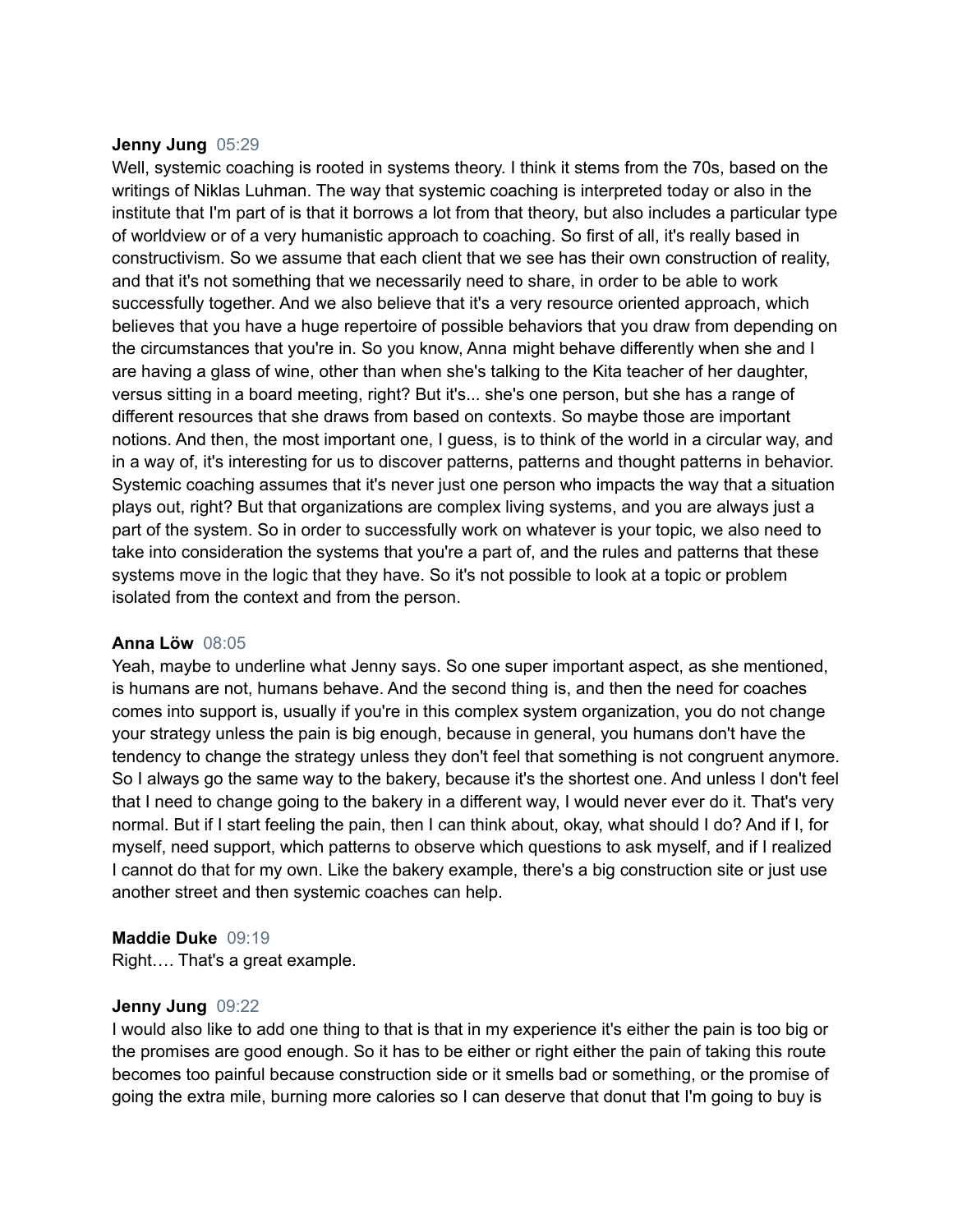powerful enough to motivate me to change my my way to the bakery, so to say, but it's usually the pain that is more powerful than the promise….

**Maddie Duke** 09:57 I can imagine.

# **Jenny Jung** 09:59

...Many people call based on a promise.

# **Maddie Duke** 10:02

Well, if it makes me want to know, like, what, at what point do people end up tending to seek coaching? Do clients of yours usually come to you because they feel this pain? Or is it rather through... there's a need for mediation? Yeah, at what stage do leaders seek help and when should they maybe?

# **Anna Löw** 10:22

Maybe to get that broken down into a bit because obviously, it depends on who or what is the client. And what happens from the past to now. I'd say that in the past, it was way more when individual pain is big enough people seek out for solutions. Today, there is a shift, especially in the business context, that organizations try to implement coatings in very different ways, whether the organization itself has something they'd like the coachee to work on, but also they offer the space that some of their exec teams employees can just sort out certain questions for the coach. And there are also organizations now that try to do coaching in advance because they know, I mean, there are certain things every organization has to face, we are all humans, and even if you build paradise, it still we are humans. And they try to solve certain things in advance, mediation upfront is quite unlikely. So mediation involves always two or more parties. In most of the cases, there are exceptions. And then usually there is a conflict, at least from my experience.

# **Jenny Jung** 11:51

Yeah.. I also, I feel like it depends a lot on how clients end up, sitting, sitting in that room with me. If they have chosen to come, it's most often a pain that has led them to work with me. But many, many times it's organizations sending them and then it can still be either, hey, we give you this because we understand that your role is hard and challenging. And here's this opportunity for you to work on whichever thing you may need to work on - that's luxurious - it's also makes for clients that aren't fully aware of what could the format actually do for me. So sometimes, these processes take longer to take up speed/to pick up speed. There might also be cases where somebody has been prescribed coaching, so somebody has consistently been getting bad feedback. And now they, you know, send them to you to sort of solve that problem. And that also makes for a very different type of atmosphere. And it changes a lot in the initial relationship between the client and the coach. And it might not make for a successful process unless you are able to really form trust and to really sort of win over the client for the format. And that takes a different approach.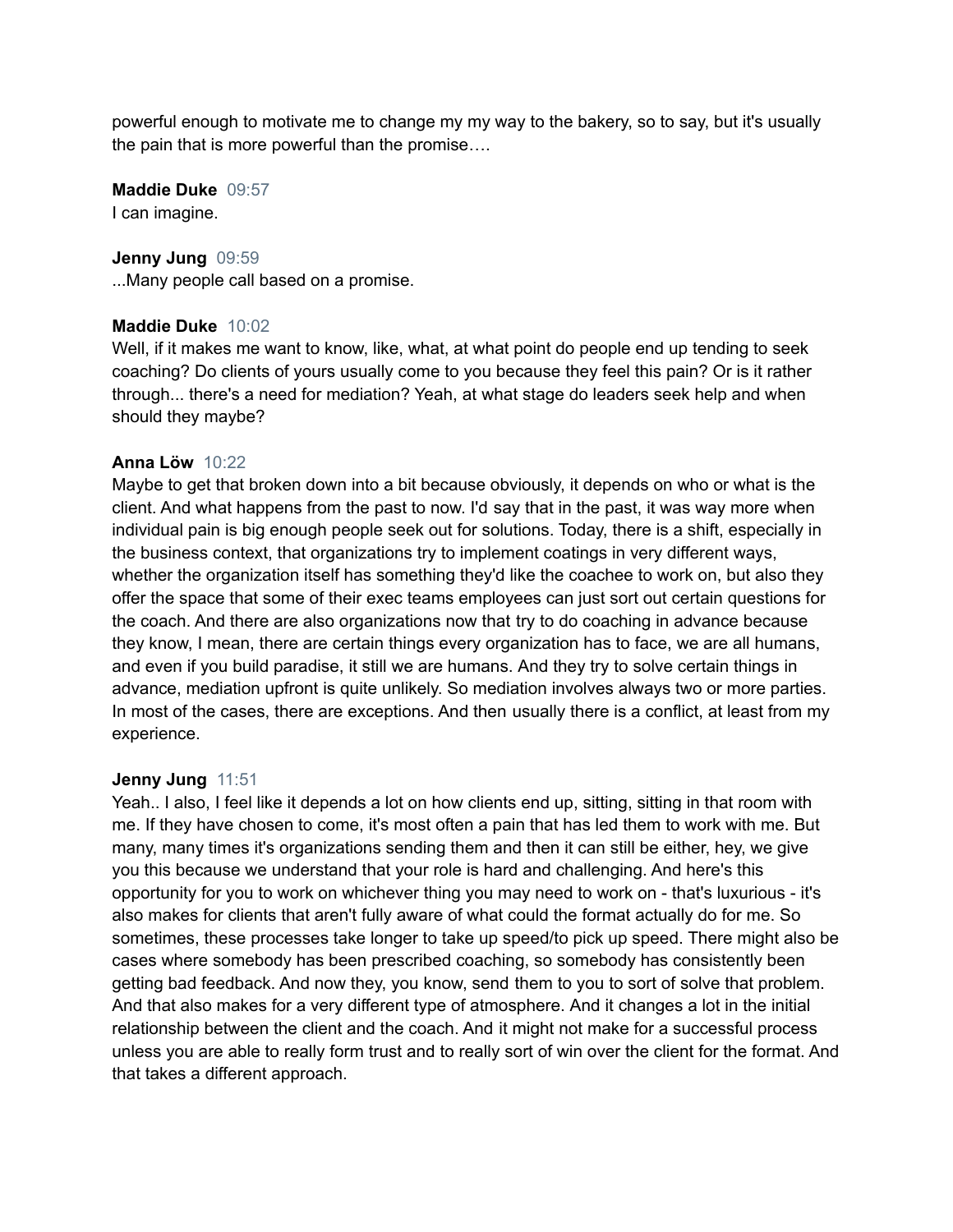## **Anna Löw** 13:25

Yeah, and what I also experienced is that very often people come with a certain topic, and then you start working around this topic and you start discuss the underlying principles, and then you realize, maybe, or the client, at least, he or she decides that you are heading in another direction. This happens quite often, and especially in these triangle, constellations, organization client coach Jenny mentioned before.

# **Jenny Jung** 13:58

Yeah, so for me, when I take on these cases, I make sure that between me and the organization, I have the complete freedom to work with my client in whichever way he or she and I feel like this is most useful for them. Because it might show up with something work related in session to you realize you need to talk about something entirely private. But once that is addressed it will make a huge difference and have a huge impact on how they feel that work. So why wouldn't we be able to work on that, you know.

# **Maddie Duke** 14:34

Yep. Are you seeing any overarching trends in terms of what sort of questions founders and co founders come to you with? Like what are some typical topics?

# **Jenny Jung** 14:43

Many times the questions are around the their own role, role clarity. So am I the right person to be leading this company right now? And oftentimes, it comes from this blurry feeling that something's not working quite, something's not congruent, or that they don't feel like they're performing as well as they could be. Or they have. They come with this idea of what a CEO should look like that they have adapted from a book that they've read, or for a conflict from a company that is maybe 10 years riper than theirs. And then they get really frustrated, because it's not what their reality looks like. And then they feel like, Oh, I'm not right, or I'm not even like I'm not capable enough. And then, like, sometimes it's finding a space to reflect what is actually needed from me right now, what do my co founders need from me? What does the organization need from me? What do my investors need? What are the clients need? and so on? And then how can I best serve all these needs, while at the same time staying authentic and true to my own values, right, because, and often it's just helping somebody make decisions. And looking at it together, and just holding space for for reflection.

# **Anna Löw** 16:14

Yeah, I would say there is two tendencies. Tendency, number one is that leaders are way more open to discuss questions they have with other people. So we have this hierarchical pyramid in our head, that is the sea on top and on top, and on top it's very lonely. And I'd say that many years ago, it was like, Okay, I'm lonely, I have to deal with all the things on my own. And this is definitely a trend that these people realize, however, their organizational form will end up if it's servant leadership, or whatsoever, but it's important to have a sparring partner. This is one thing I would definitely say. And the second trend is that this seeking help, does not mean that they necessarily need someone who gives them advice, that they way more need a sounding board, understanding they have the issue the question, or let's call it the problem. And they want they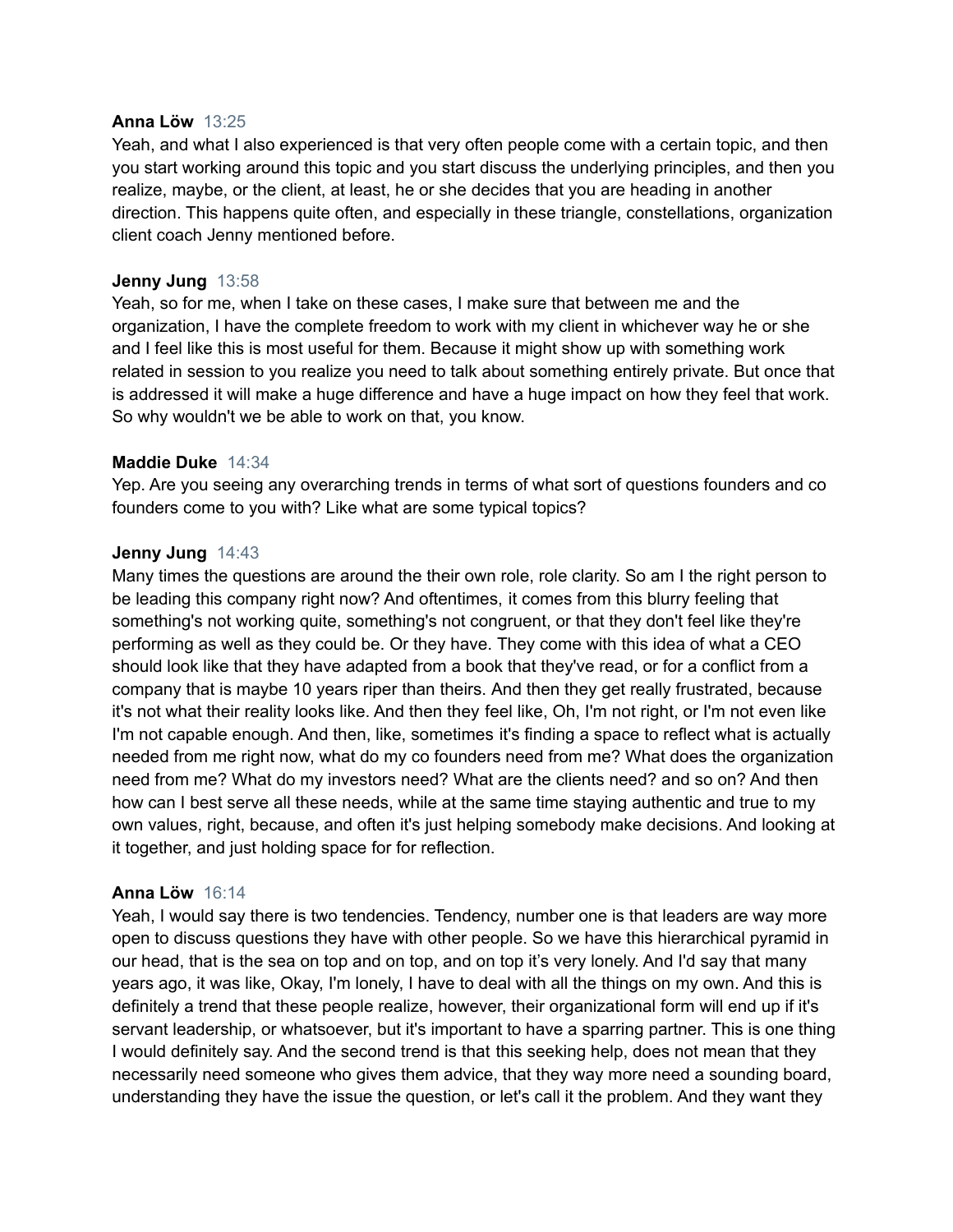accept that it is theirs, and that they just need a framework or process of the sounding board to get it done.

# **Jenny Jung** 17:29

Yeah, maybe that's something to add to this initial question that you had around systemic coaching is the super important difference between that and other types of coaching is that we do not need to have any expertise, necessarily, but our expertise is the process, right? It doesn't mean that we can't also have expertise and that we swap heads every once in a while because we know something. And we could actually give advice. But that's rarely the modus operandi. But more often, it is helping somebody else figure out their truth in their solution. So they own the problem, they qualify something as a problem, it doesn't matter if I think it's problematic, as long as my client thinks it's problematic. That's what it is. And the same goes for solution. And that is also can be frustrating on the coaching side, because, like, also coaches have opinions, you know, we tried to leave them at home as much as we can. But of course, sometimes you have a strong feeling or a strong sense of something that you would qualify them personally as a good solution. And that's not something that you are invited to introduce into the coaching process unless it's explicitly asked for. So sometimes clients decide that their problem is solved. And you leave as a coach and you think, Oh, god, I'm not sure this is so but that really doesn't matter. And that's the beauty of coaching is as long as the client walks away and feels like they have moved on and they have taken an important step, then that's a criteria for success.

# **Anna Löw** 19:08

And I think this thing was a big part of the peer coaching format success of MindTheLeader because this program obviously was done with us both. And when we did the HR leaders round, and I'm working in an HR leader function and systemic coach, but sometimes I couldn't be.. I couldn't be quiet. I just had to raise my hand and say no no, no, no, no, this is totally different. I will now explain to you what your problem is and I am happy to share my solution. I will send you over the documents after our call. And it was also okay because I am careful with humans that that was not the problem. But this was a very good dynamic between Jenny and me because she could easily said that and she just had it in their head and I sometimes just had to wave the red flag no, no, I will send over the ESOP regulations. You need to deal with these legal requirements. I like your fantasy, but it's a no.

# **Maddie Duke** 20:11

Yeah, it's interesting that you can bring different skills to the coaching process based on your own independent experiences and expertise. And you mentioned that some people are sent to a coaching program by their employer or by the company. Do you think that's something that ideally, all leaders and founders should have that kind of resource?

# **Jenny Jung** 20:36

Yeah. And I mean, in an ideal world, everybody gets the type of support that's helpful for them. So coaching is not the answer for everybody, right? There are people who need a mentor, who needs somebody who's done exactly what they're doing, and is just 15 years ahead.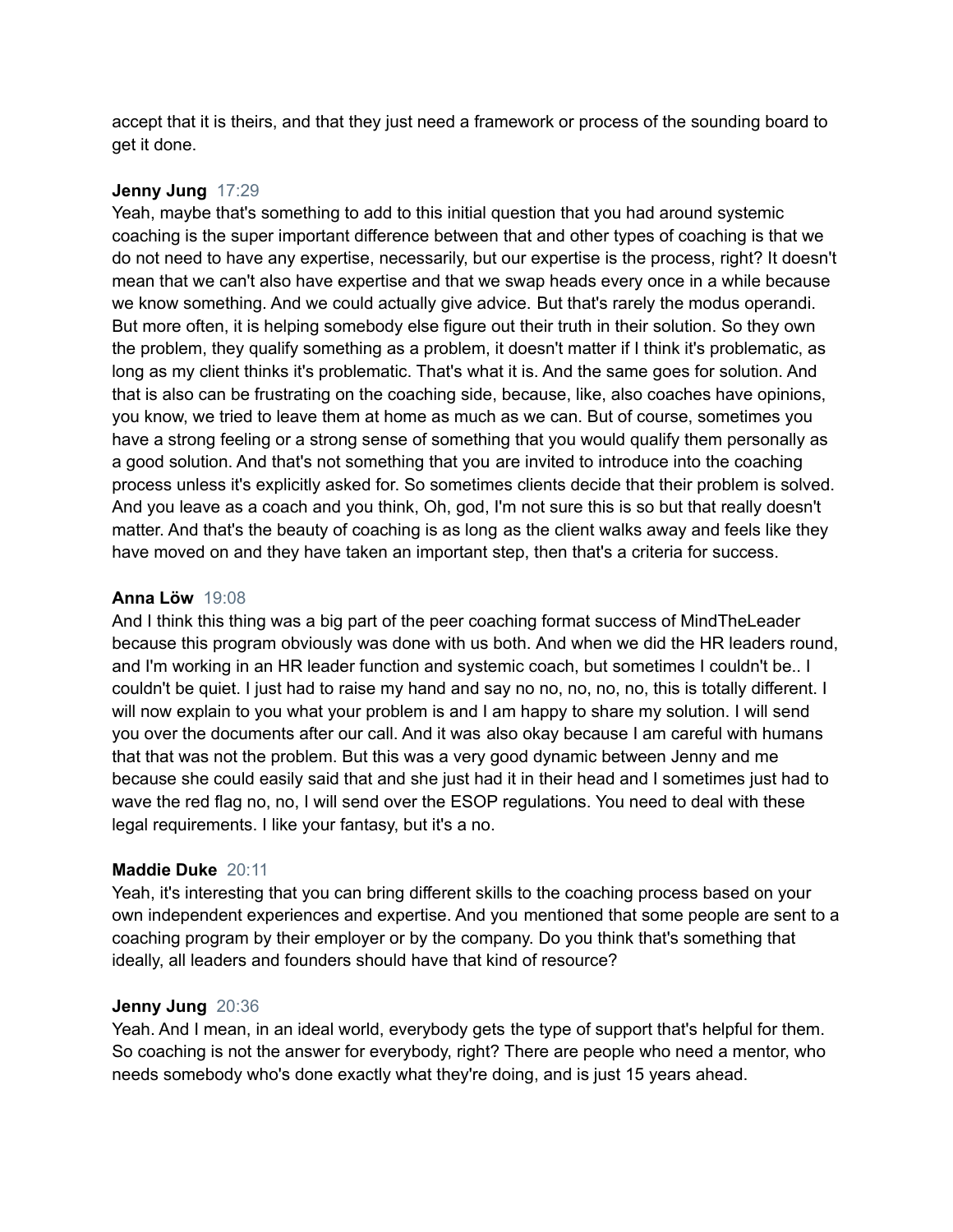# **Maddie Duke** 20:54

Yep.

# **Jenny Jung** 20:55

And other people need an expert consultant that has a doctor patient approach, I understand your problem. Here's the prescription. And so coaching can be a super powerful resource, but it's not necessarily suited for every question or for every person. So I would say, it's great if organizations see that they need to offer support. But it doesn't necessarily mean that it always has to be coaching.

# **Anna Löw** 21:22

Yeah, I'd allow myself to say that coaching definitely should be part of a toolbox modern organizations have, and then figure out is it helpful for the team, the individual, the leader? Because that's something a question you need to declare, but have that in your toolbox to support employee leadership team, it's super important.

# **Jenny Jung** 21:47

Yeah, I would say so. At the end of the day, it's a relationship building game, right? It's not, it's something that happens between two people or between a coach and a group. And the conversational atmosphere that has been created and whether or not you can actually successfully work depends on do we share an idea of what is possible and allowed in this space? So if somebody walks in thinking, I'm going to sit through this, because it's an exercise that I need to do, it becomes very hard for me to work with them.

# **Anna Löw** 22:20

Mm hmm. Yeah, I can imagine. And it's super interesting, because all the things you said, regarding the relationship building 100% alike apply to the startup environment, where I'm usually working in where there is nothing defined. That's quite interesting.

# **Jenny Jung** 22:43

That's true. But then I find there is more openness and more curiosity because this, this, this MO of experimenting with things quickly throwing away stuff is so ingrained in the way that they that they're wired is that you can just say, you know what, today we're going to try this. And if this doesn't work next week, we're going to do coaching completely differently.

# **Maddie Duke** 23:08

Lano makes it easy to hire the best talent on the planet. Companies of any size can hire and pay employees in more than 150 countries, backed by a network of top employers of record. Lano takes care of compliant contracts, local tax law and international payments. From full time to freelance, the Lano platform has everything you need to grow your global team, find out more @ lano.io.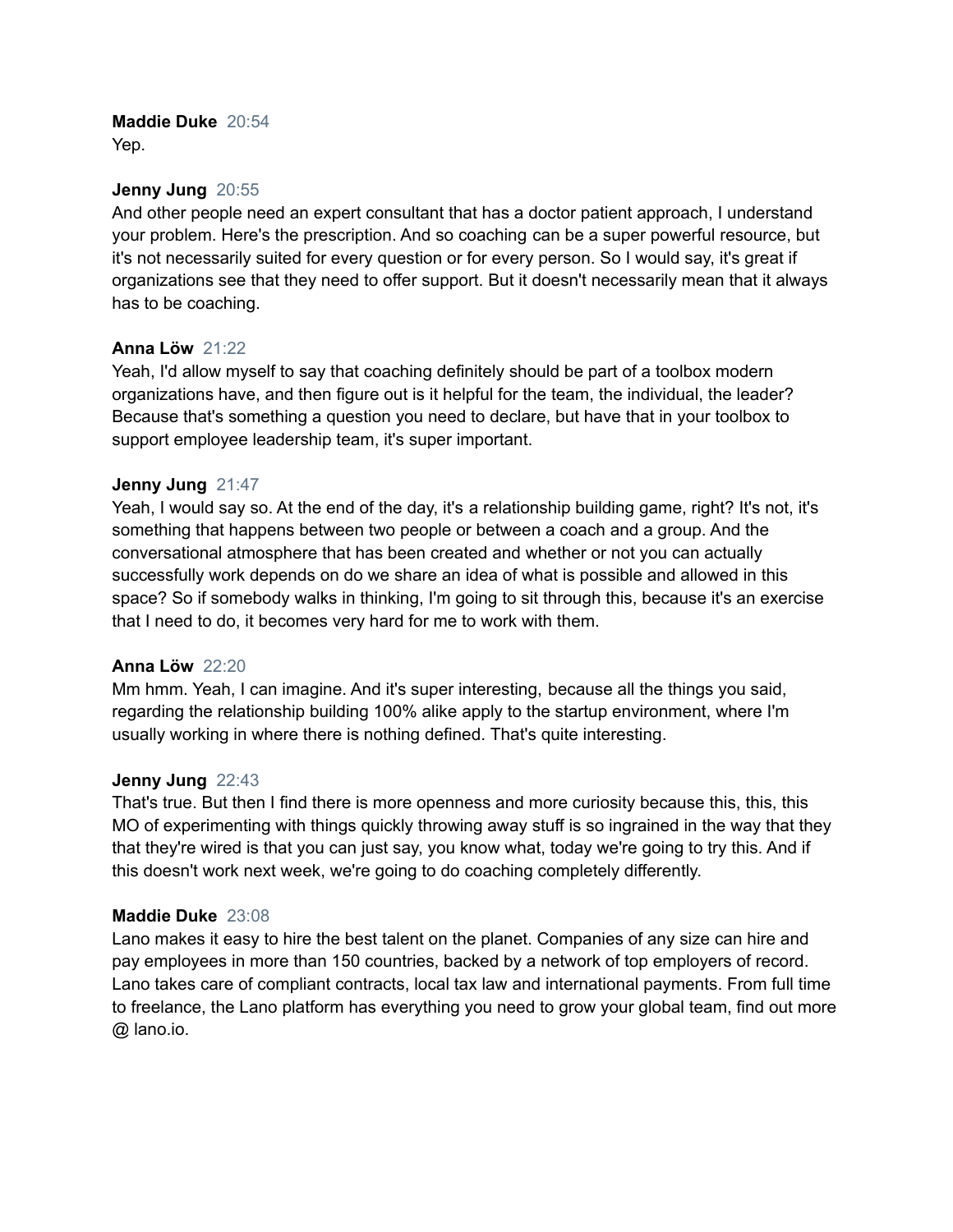On your website, you mentioned authenticity and resilience and curiosity being really key elements of, kind of, the future of leadership. Well, maybe you could expand on those, what they look like, and maybe how we can think about them when it comes to leadership today.

# **Jenny Jung** 24:04

Yeah. I think the, the one on two.., I can't say that one is more important to me than the other. But I find that the basis for most leadership development processes is resilience. Meaning that in order for me to be able to take care of others, which is what leadership might look like, depending on your organization and idea of leadership, is that you first need to learn to take care of you. And if you don't take care of yourself and you are constantly burnt out or you're not managing your energy well, or you are constantly in a situation where you feel incongruent, meaning that I am always asked to act against my values, for example, or I am, I.. consistently feel like something is off in the way that we're doing things. If you don't make space and time to look at these things, and we really, truly understand them, and then coming to decisions based on this, I think it's impossible to be a good leader. Because a good leader also means that somebody to take care of you also means that somebody who will give me an idea of what the desired behavior in the specific organization might look like.

# **Anna Löw** 25:28

I'd like to add two points and I tried to make them concrete. For me, definitely a modern aspect, when it comes to leadership thoughts, is that you need to develop the ability to say, I don't know, and deal with it. And this sounds very easy, but it's not if you feel responsible for the organization, the employees, if you care about if you have your own idea of the future, this is an important aspect, I'd consider modern leaders, this is a super important skill to develop. And the second skill, what I realized very often, which is helpful, and I think it was not so important is the past, is the ability to switch the perspective. What does my behavior, how could that be for employees, or all other stakeholders, this is something I realized. And I had great bosses in the past, who were more the old leadership style, and they definitely would not have considered changing the perspective as the most important part of their leadership role. That does not mean that they are bad, but I think these will be way more important in the future.

**Maddie Duke** 26:51 Yeah, definitely.

# **Jenny Jung** 26:53

And then also, I think, depends on the context that we're moving in. So it will take different qualities from somebody who leads in a startup environment than somebody who need who leads in a different type of organization, or form and in the startup environment, I don't know is a very important sentence. And being able to handle ambiguity is even more important, because if you are somebody who really who relies on having a stable plan, or any type of stability really to function, well, then it's just not the right environment for you to be leading other people in.

**Maddie Duke** 27:31 Yeah.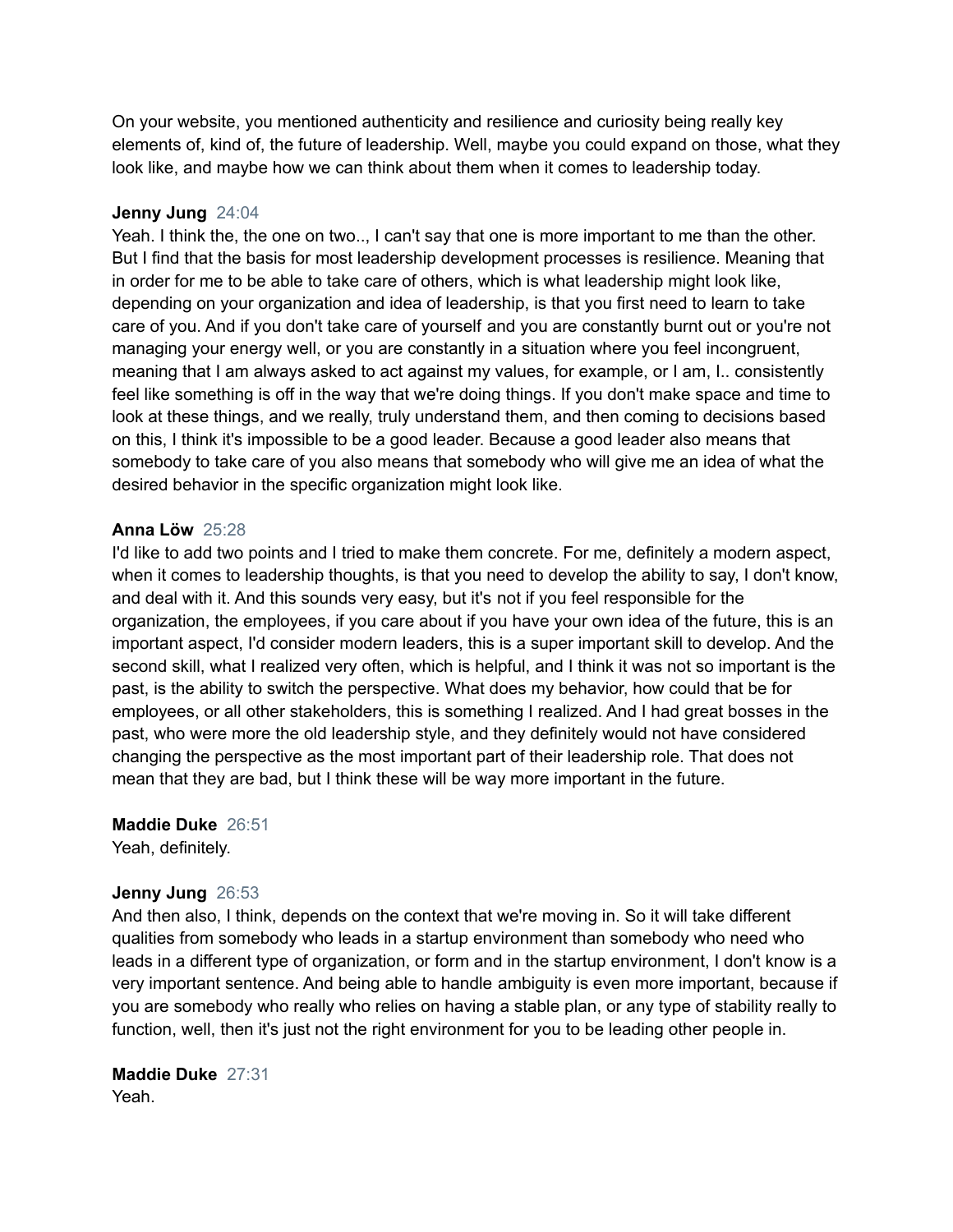# **Jenny Jung** 27:32

And so you need to have this tolerance for ambiguity and also high frustratablity.. so to say.

**Maddie Duke** 27:40 Yeah. Yep, really.

**Jenny Jung** 27:42 ..which then always ties back to being resilient.

# **Maddie Duke** 27:45

Yeah, resilient to all of these, kind of, to this environment, whichever environment you're in, yeah. Or the triggers that are in that environment for you personally, if you don't handle, if you generally don't handle frustration or ambiguity, well, you need to build that resilience to handle that.

# **Jenny Jung** 28:04

Yeah. And then, I mean, another trend that I am very, very grateful for, that we have today in leadership, and then tied to that also in coaching is that all of a sudden, there seems to be a permission to need help. And, and also, way more awareness around the behavior that I bring into my organization, will shape this organization. So if I don't clean up my shit, if I'm not aware of my triggers, if I'm not aware of my most favorite projections that I'm making on people, or how I am addressing every male that has gray hair, like I used to address this old teacher of mine, blah, blah, blah, you know, if you don't know self well, and if you don't know all these, you know, these notions and triggers that you're bringing into the organization, you will one day, be very surprised by the funny and quirky and dangerous and weird blossoms that you will find three hierarchy levels below you. If you're on top of this organization, and you consistently bring you know, on, on, if you're consistently unaware of all the assumptions that you were making about the world, and that you are introducing into your organization, for example: working long hours means working well. Or, I don't know. I mean, there are so many I don't want to, you know... everything that I believe around the world, I will introduce into my organization so I better know my shit, so that I can, you know, intentionally design my organization or at least understand why things are the way that they are and then own it. Then you don't have to worry about oh my god, why is it happening like this? But then you know, because I do this every meeting. Oh, yay.

# **Anna Löw** 30:10

Yeah. And especially instead of embarrassment, when it comes to founding teams, this is super important for the route of success, because knowing your shit is very good. But knowing the shit of your co-founders, and they know your worth, it's a next step. And this step is definitely a trend I see from forming teams asking them to support them. Let's get to know each other. And, yeah, that's definitely something I haven't seen 10 years ago.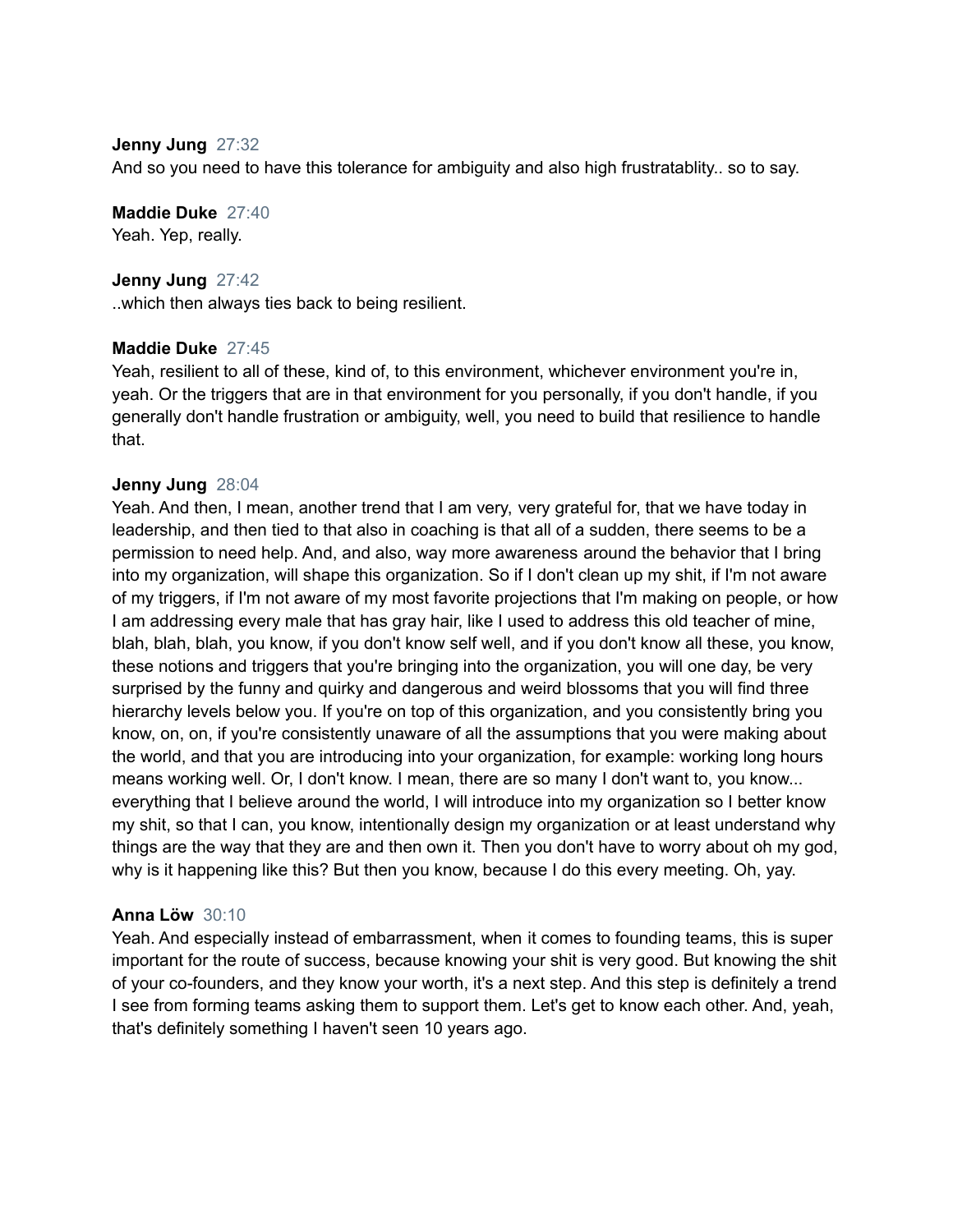## **Jenny Jung** 30:42

So that's true. And it's now most of the one one of the one of the most common inquiries that I'm getting is founder teams, who say we want to be coached together.

# **Maddie Duke** 30:53

Yeah, okay. That's interesting. Um, earlier in the discussion, you both kind of mentioned, where does HR turn, if everyone turns to HR, often startups don't even. Sometimes they don't have HR teams yet. So it's the latest kind of doing all of this? And where do the latest turn when everyone's turning to the leaders? What do we do and things are growing and expanding so rapidly? And it doesn't feel like there's time to step back? And get to know your founding team? Or review where your pain points are? And what needs work? And what needs solutions? Yeah, what would your advice be, I guess, in that sort of, like really rapid growth situation, when in some ways, it would make sense for people to kind of stop and slow down and seek the help that they need. But they don't see that as necessarily valuable enough to slow down enough to do it. And even if coaching is just one part of the toolkit, like what other resources are there,

# **Anna Löw** 31:51

I mean, the good thing is when you start founding a company, and you have all the fantasies about that you may have rapid growth, think about the things in advance that you have the supporting nets that will tell you that you forgot about to breeze. You don't need to know anything in advance. That's not doable when you build a company, I guess. But investing in HR, for example, is something that is also definitely a trend, you see that there is this new rule of thumb that every seven employees, you need to hire someone taking care of employees, whether this is recruiting admin, or whatever, but every seven people this is quite a lot. You also see it in salaries for HR, people in the startup environment, there's a tremendous race over the last 10 years. And then hopefully, you have experts who take care of the different aspects of growth, whether it's that from now on you have to deal with having a global workforce, that means different administrative aspects, that means different cultural aspects. That means how to operate in the remote environment.

#### **Jenny Jung** 33:13

Yeah, I would like to say something about that. Because you know, when organizations grow really fast, especially when, in this initial, this first initial growth moment, where it's sort of the boundary that I have in my head is that it used to be a level of complexity that one head or maybe two or three heads were able to, you know, hold or to contain. And now, every, every employee, you add on top and on top of a certain amount of people, let's say maybe it's around 30 or so, the complexity of the organization will start growing exponentially. So at some point, I don't think, look, working with individuals on their individual leadership capacity is the answer to, to this complexity build up, it's still valuable. And regardless of the stage of the organization, it's always a good idea to have coaching resources for your leadership team. But at some point, you need to acknowledge that the organizational system in itself is so complex, and it has its own dynamic that is no longer in control of single people, but it's a living organism. And it changes every day. And with each little intervention that any given person in the system can do every day, something will change. So how do you consult that? It's definitely not one to one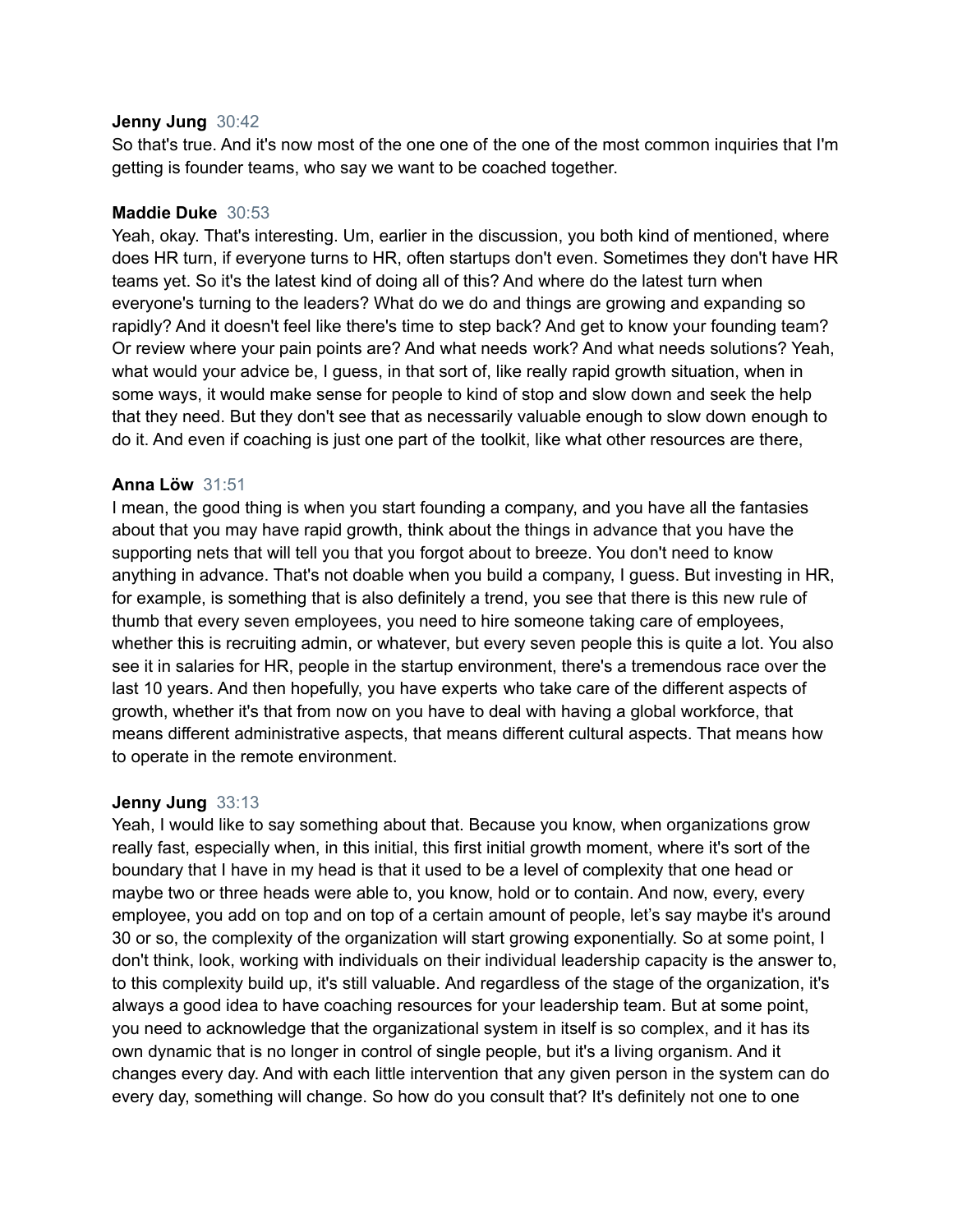coaching. But then we're in, in the realm of organizational development, right, which might also be somebody who's systemically trained, but is no longer only a coach, but also an expert on organizational development, right and can help you step back. And at least get a, at least get a glimpse of analysis, a thorough analysis of what's going on will not be possible anymore. because too many moving pieces are at play. But then it's helpful to have somebody who can look at the organization from the outside, together with you and run a series of, of analysis and sort of say, either together with you together with the team, from the customers perspective, and so on so and take stock of what's going on. And then from there, figure out, what might my leavers be? And you all always, I mean, and it's never going to be a sure shot? Because then we start working with, what do we see? How do we explain this? What are the hypothesis that we build based on the observations that we've been making, right? So my observation might be that many people are leaving the organization. And here's the explanation that the organization is offering. So far, our leadership is bad. Yeah. So now they come to you. And they say, please, Jenny coach my leadership team, because so many people are leaving the organization's because my leadership team is bad. But there are a multitude of other possible reasons why your employees might be leaving, and they are organizational, right? They are interactional, they are, they are circular.

#### **Maddie Duke** 36:55

Leadership is just one.

#### **Jenny Jung** 36:56

This is one thing, one important thing because it has a steering function leadership. But it doesn't mean that they control everything. So sometimes you need to take into account not only the leadership team, but employees and customers, or you need to just sort of create a picture of the organization together that you can then look at. So you know, giving somebody the external perspective. And see this is what say, this is what I can see. What do you make of that, when I tell it to you this way, because of course, I'm seeing completely different things that you will see from the outside. And then from there, it's really, it needs to be very, very close collaboration between an inside person or a group of inside stakeholders who want to work on the organization, and somebody or a group of external people who will help you from the outside, and it will probably not be answered by with, oh, we'll do this one format, we'll do one leadership offsite, and then it's solved. But it might be, oh, we're doing this leadership offsite. And then we'll decide what are the other three things that we need to do. And then we do these three things, and then we take stock again, and so on. So it's tedious. It's a lot of work. And that's also why not many companies who are growing rapidly are investing in these processes. Because by the time that we've addressed the initial problem, the organization has already, you know, become a completely different organization with new problems and new needs. So in this rapid growth phase, it just doesn't make sense to think about, I want to intentionally develop this into something completely different because we don't know what we don't know yet. But there are moments, maybe right after you've scaled up or right before you've done so, where it's useful to take stock and realign again, and ask yourself, are we all looking at the same goal? Do we all have the same horizon? Or is my horizon three months and yours is five years? So yeah, I think yes, that's, again, a very long answer to a...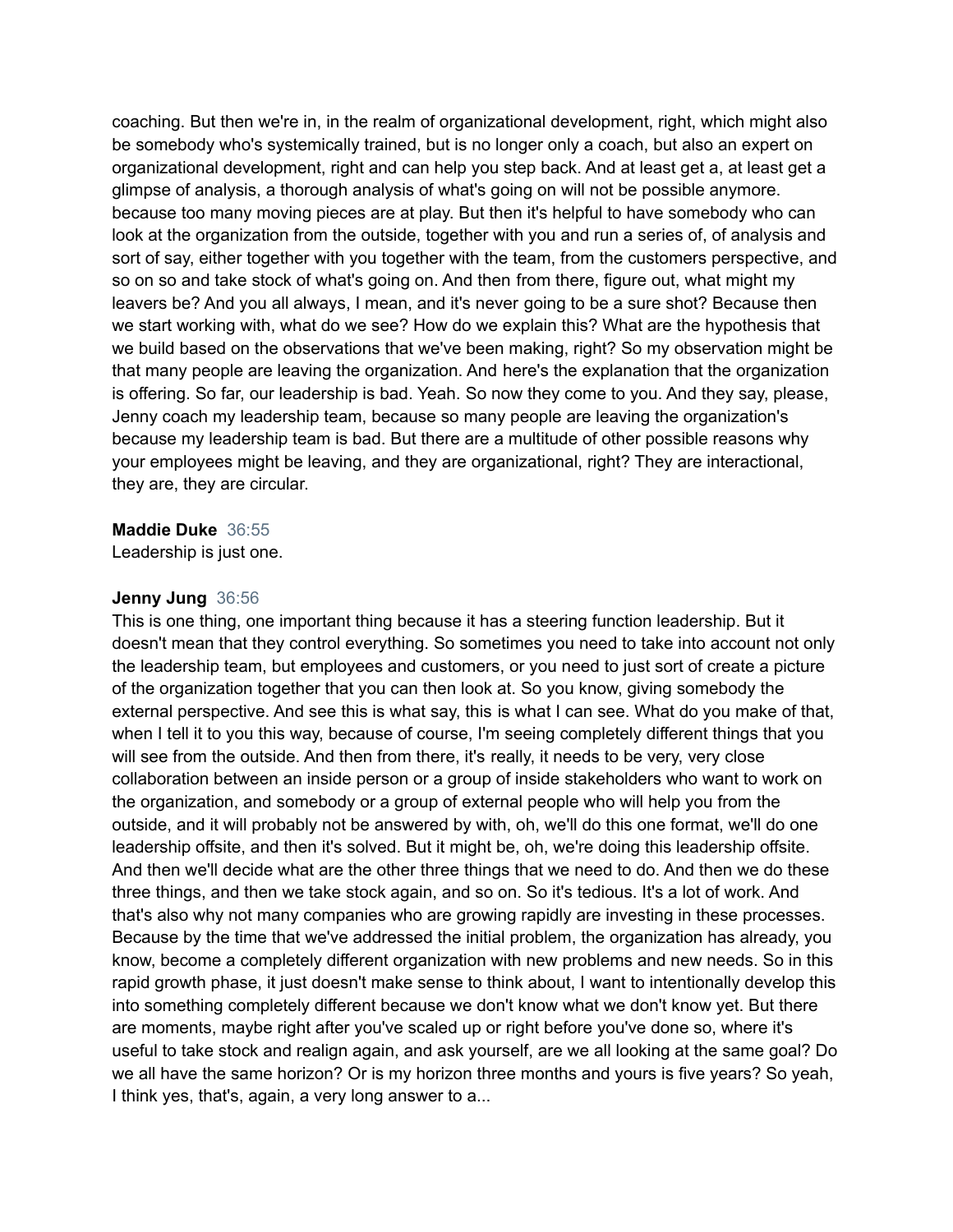#### **Anna Löw** 39:04

...yeah, but I think that is super, super important. And I try to paraphrase it as a 'too long didn't read'. So number one, offering one on one, systemic coaching to your leadership team is not the solution to everything, especially when it comes to organizational development in growth, rapid growth pace, this is another discipline. But even though their systemic elements can definitely help that you don't run into the danger that someone bring up the idea of, yeah, let's do the Spotify model, period. That's definitely something, yeah, I experienced very often. So it's the willingness to accept that organizational development is a horrible task to do because it takes time. It's nothing predefined, you sometimes have to talk about emotions. But it was all the effort and to reserve time for it from the very beginning. With everyone involved. Definitely, definitely not only the HR department, that's not gonna work out. Might be a good advice.

# **Maddie Duke** 40:21

Thank you. And I wanted to ask you actually Jenny, as well, like do you think that there are that there's a leadership problem in startups? Like, um, you know, often someone has a brilliant idea, and they're not necessarily suited to be a leader? Do you think that that's true? Or do you think anyone can kind of lead?

# **Jenny Jung** 40:41

I think that's absolutely true. And I think if you look at founders, many people start a company, not to become a leader, that they start a company to realize an idea that they have or to be in a function that is more visionary, let's say, yeah, but a great visionary, or a very good charismatic winner of resources, which is what you need to have, in early days of a company as a CEO, is not necessarily the same profile as your stable, ideal leadership figure. And sometimes these two qualities can meet or I mean, there are many other possible qualities as well. But more often than not, they don't and that's, I would say, that's okay. In the first phase of a business, the charismatic factor and the, you know, getting excited around a shared vision and working in a family logic where, you know, we don't really need leadership yet because it works in a group dynamic logic. Yeah, we are, we are, this is not an organization yet. It's a group. And groups operate by completely different principles. But once it turns into an organization, so when a critical amount of people, you know, there's all these ideas around how many pizzas can still feed a group and so on. But once this critical point is reached, then it's the the hour of the leadership, so to say, so by then you need to start figuring out who are your leaders? And if you don't have any, you might want to bring some because only training the ones who are already there is also risky business.

# **Maddie Duke** 42:26

Yeah.

# **Anna Löw** 42:27

Yeah and for founders, it's also dangerous when they force themselves to become a working person, they do not want to be it way more their job to design an organization where they can be as they want to be, because then they keep the charismatic and spirit, which is needed in the